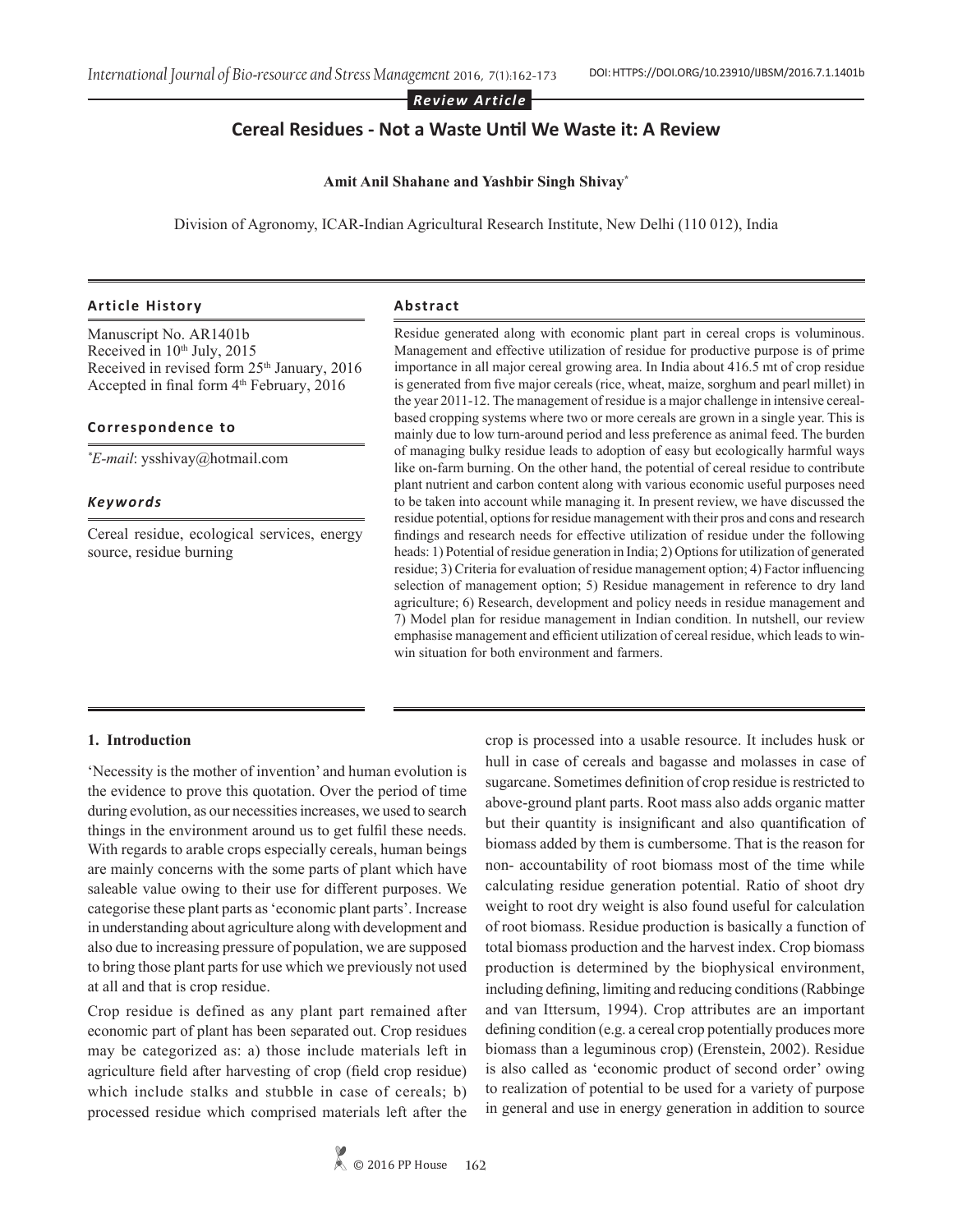and sink for carbon particularly in today's world. Considering potential of residue one can say, agriculture is not only way of life for achieving food security and minimizing malnutrition through main produce (food-grains, fruits and vegetables), but it may also be an important solution to other issues like declining fertility, erosion and global warming through efficient management of crop residue.

#### **2. Potential of Residue Generation in India**

India produced a record of 257.4 mt of food-grains in 2011- 12 along with production of more than 500 mt crop residues annually (NAAS, 2012). An estimate shows that, annually about 525 mt crop residues are available in India, out of which about 125 mt are surplus (Pathak, 2004). According to Beri et al. (2002), 462.9 mt of residues from major crops are available annually in India. There is large variation in estimated amount of residue generation and actual residue produced as production of residue is affected by number of factors and is not only the function of ratio of economic produce to total biomass produced. Ministry of New and Renewable Energy (2009), Government of India estimated that, among different crops, cereals, fibres, oilseed, pulses and sugarcane crop generate 352, 66, 29, 13 and 12 mt residues, respectively (Figure 1a). The cereal crops rice (*Oryza sativa* L.), wheat (*Triticum aestivum* L.), maize (*Zea mays* L.) and millets contribute 70%; while rice and wheat contributes 34% and 22% to total residues generated from all crops. Contribution of rice and wheat to the total residue generated is 51% and 27% respectively as estimated by Lal and Kimble (2002). This indicates that cereals have major share in crop residue generation in India.

The surplus residues, i.e., balance between total residues generated and residues used for various purposes, are typically burned in the field or used to meet household energy needs by farmers. Estimated total crop residue surplus in India is  $84-141$  mt year<sup>1</sup> where cereals and fibre crops contribute 58% and 23% respectively (Figure 1b). Out of 82 mt surplus residues from the cereal crops, 44 mt is from rice followed by 24.5 mt of wheat. On comparison of different states of India for their residue generation potential, there is large variation among states regarding residue generation potential and surplus amount of residue (Table 1). This variability in generation of crop residues and their use is depending on the cropping intensity, productivity and crops grown among different states of India.

Uttar Pradesh rank first in total residue generation (59.97 mt) followed by Punjab (50.75 mt); While in surplus, Punjab ranks first with surplus of 24.83 mt of residue followed by Maharashtra (14.67 mt). Haryana which is at tenth position in generation of residue ranks fourth position in surplus. Pathak et al. (2010) reported that, Uttar Pradesh, Punjab and Haryana are the three major states where residue burning is practiced and these three states accounts about 52.7 mt (56.8%) of residue burned out of total residue burned (92.81 mt) in India.

| Table 1: State-wise quantification of generation, surplus and burning<br>of crop residue in different states of India |              |                       |         |         |               |
|-----------------------------------------------------------------------------------------------------------------------|--------------|-----------------------|---------|---------|---------------|
| Sr.                                                                                                                   | <b>State</b> | Crop                  | Crop    | Crop    | Crop residue  |
| no.                                                                                                                   |              | residue               | residue | residue | burnt         |
|                                                                                                                       |              | generation            | surplus | burnt   | (based on     |
|                                                                                                                       |              | (mt yr <sup>1</sup> ) | (mt     | (mt     | IPCC coef-    |
|                                                                                                                       |              |                       | $yr1$ ) | $yr1$ ) | ficients) (mt |
|                                                                                                                       |              |                       |         |         | $yr1$ )       |
| 1.                                                                                                                    | Andhra       | 43.89                 | 6.96    | 2.73    | 6.46          |
|                                                                                                                       | Pradesh      |                       |         |         |               |
| 2.                                                                                                                    | Arunachal    | 0.40                  | 0.07    | 0.04    | 0.06          |
|                                                                                                                       | Pradesh      |                       |         |         |               |
| 3.                                                                                                                    | Asom         | 11.43                 | 2.34    | 0.73    | 1.42          |
| $\overline{4}$ .                                                                                                      | <b>Bihar</b> | 25.29                 | 5.08    | 3.19    | 3.77          |
| 5.                                                                                                                    | Chhattisgarh | 11.25                 | 2.12    | 0.83    | 1.84          |
| 6.                                                                                                                    | Goa          | 0.57                  | 0.14    | 0.04    | 0.08          |
| 7.                                                                                                                    | Gujarat      | 28.73                 | 8.9     | 3.81    | 9.64          |
| 8.                                                                                                                    | Haryana      | 27.83                 | 11.22   | 9.06    | 6.06          |
| 9.                                                                                                                    | Himachal     | 2.85                  | 1.03    | 0.41    | 0.20          |
|                                                                                                                       | Pradesh      |                       |         |         |               |
| 10.                                                                                                                   | Jammu &      | 1.59                  | 0.28    | 0.89    | 0.35          |
|                                                                                                                       | Kashmir      |                       |         |         |               |
| 11.                                                                                                                   | Jharkhand    | 3.61                  | 0.89    | 1.10    | 1.11          |
| 12.                                                                                                                   | Karnataka    | 33.94                 | 8.98    | 5.66    | 3.05          |
| 13.                                                                                                                   | Kerala       | 9.74                  | 5.07    | 0.22    | 0.40          |
| 14.                                                                                                                   | Madhya       | 33.18                 | 10.22   | 1.91    | 3.74          |
|                                                                                                                       | Pradesh      |                       |         |         |               |
| 15.                                                                                                                   | Maharashtra  | 46.45                 | 14.67   | 7.41    | 7.82          |
| 16.                                                                                                                   | Manipur      | 0.90                  | 0.11    | 0.07    | 0.14          |
| 17.                                                                                                                   | Meghalaya    | 0.51                  | 0.09    | 0.05    | 0.10          |
| 18.                                                                                                                   | Mizoram      | 0.06                  | 0.01    | 0.01    | 0.02          |
| 19.                                                                                                                   | Nagaland     | 0.49                  | 0.09    | 0.08    | 0.11          |
| 20.                                                                                                                   | Odisha       | 20.07                 | 3.68    | 1.34    | 2.61          |
| 21.                                                                                                                   | Punjab       | 50.75                 | 24.83   | 19.62   | 9.84          |
| 22.                                                                                                                   | Rajasthan    | 29.32                 | 8.52    | 1.78    | 3.84          |
| 23.                                                                                                                   | Sikkim       | 0.15                  | 0.02    | 0.01    | 0.01          |
| 24.                                                                                                                   | Tamil Nadu   | 19.93                 | 7.05    | 4.08    | 3.62          |
| 25.                                                                                                                   | Tripura      | 0.04                  | 0.02    | 0.11    | 0.22          |
| 26.                                                                                                                   | Uttarakhand  | 2.86                  | 0.63    | 0.78    | 0.58          |
| 27.                                                                                                                   | Uttar        | 59.97                 | 13.53   | 21.92   | 13.34         |
|                                                                                                                       | Pradesh      |                       |         |         |               |
| 28.                                                                                                                   | West Bengal  | 35.93                 | 4.29    | 4.96    | 10.82         |
|                                                                                                                       | India        | 501.76                | 140.84  | 92.81   | 91.25         |

(IARI, 2012; Pathak et al., 2010; MNRE, 2009)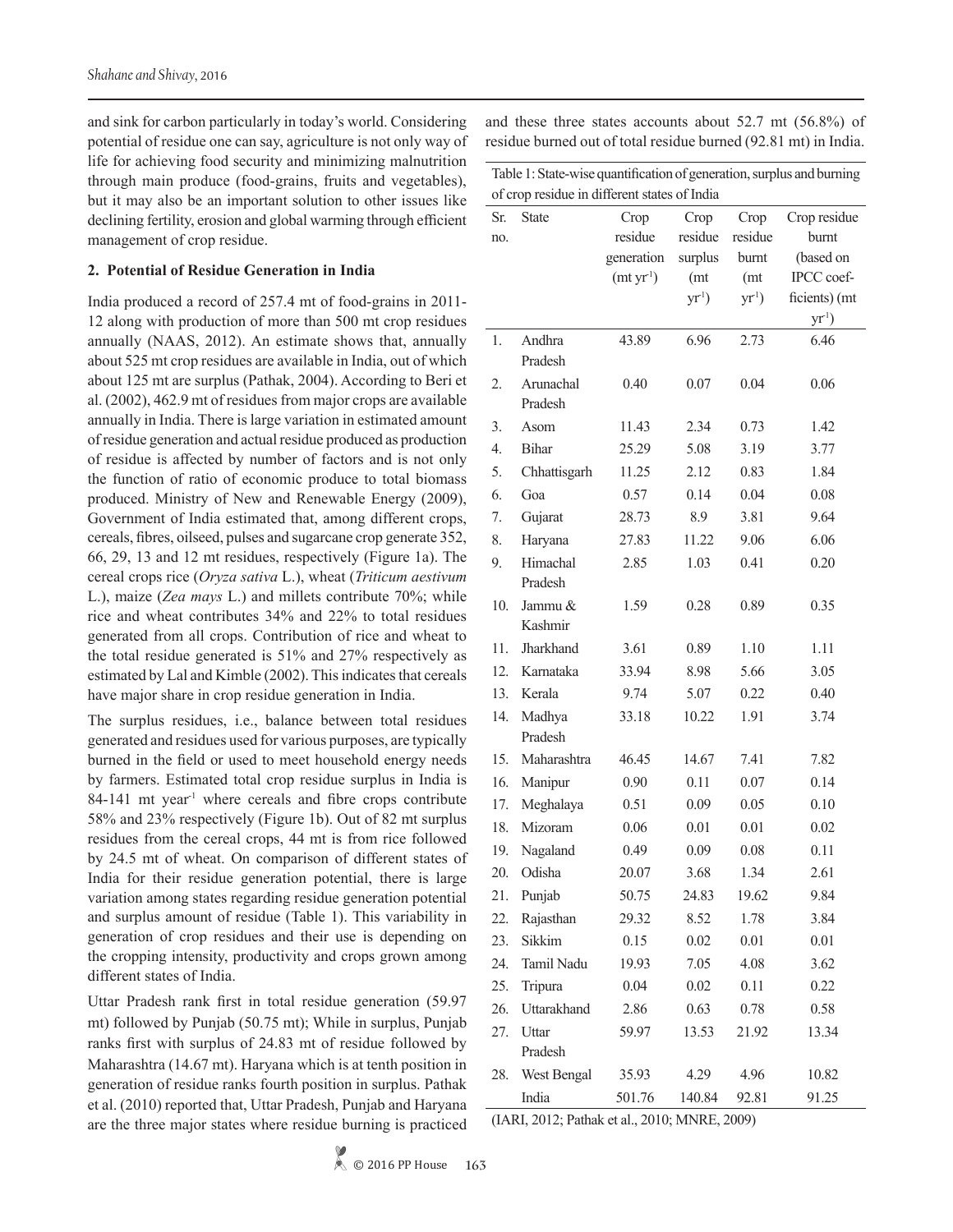

Figure 1: Contribution of various crops in residue generation and amount of surplus residue in India (IARI, 2012)

The major crops grown in these states are rice and wheat, which again indicate that rice and wheat residues are the major contributors of the total residue generated and burned. Significant contribution of rice and wheat in Indo-Gangetic plains during wheat and rice harvesting periods towards residue burning was also reported by Venkataraman et al. (2006) which is an important source of atmospheric pollution in this region. The amount of crop residues produced in 2001 was estimated about  $4\times10^9$  t year<sup>1</sup> in the world (Lal, 2005). About 75% of the residues produced in the world and elsewhere is from cereals (e.g. corn, rice, wheat, sorghum, millet, barley, rye). Residue generation of five major cereals occupying large area in India calculated from predicted yield for the year 2011-12 by Government of India (Anonymous, 2013) and by using ratio of residue: economic yield given by Ministry of New and Renewable Resource, India (Table 2). On the basis of this estimate India is expected to harvest about 416.5 mt of residue from five major cereals. Among them contribution of rice is highest (177.34 mt) followed by wheat (169.02 mt).

#### **3. Options for Utilization of Generated Residue**

Crop residues have numerous competing uses that have made crop residue a precious commodity and must never be considered as a waste (Lal, 2004). The uses are mainly classified as on-farm and off-farm uses. Among on-farm uses, generated residue may be incorporated, retained on surface, burned *in-situ* or removed. Surface retention or incorporation may be complete or partial. This depends on the method of cultivation (Dormaar and Carefoot, 1996) and level of mechanization. Ploughing is the most efficient

residue-incorporation method. Incorporation of rice residues before wheat planting is difficult due to low temperatures and the short interval between rice harvesting and wheat planting (Mandal et al., 2004). A field study conducted to evaluate the effects of crop residue incorporation in rice-wheat (RWCS) and rice-wheat-mung bean cropping systems (RWMCS) had revealed that after two years of continuous addition of residue in both the systems, 30.2 and 37.5 t ha<sup>-1</sup> of total dry matter was added in RWCS and RWMCS, respectively (Table 3) (Dawari et al., 2012).

This incorporation of residue accounts for 188.9 kg N ha<sup>-1</sup>, 20.4 kg P ha<sup>-1</sup> and 445.5 kg K ha<sup>-1</sup> to soil after two years which indicates the potential of crop residue to contributes for soil

Table 2: Predicted crop residue generation from major cereal

|                                                          | by year $2011-2012$ in India |                             |             |           |
|----------------------------------------------------------|------------------------------|-----------------------------|-------------|-----------|
| Crop                                                     | Total                        | Residue available           |             | Expected  |
|                                                          | production <sup>1</sup>      | for 1 kg of $\text{crop}^2$ |             | crop      |
|                                                          | (mt)                         |                             |             | residue   |
|                                                          |                              | Straw/                      | Husk/       | (million) |
|                                                          |                              | <b>Stalk</b>                | cob         | tonnes)   |
| Rice                                                     | 104.3                        | 1.5                         | 0.2         | 177.34    |
| Wheat                                                    | 93.9                         | 1.5                         | 0.3         | 169.02    |
| Maize                                                    | 21.6                         | 2.0                         | 0.3         | 49.68     |
| Sorghum                                                  | 6.0                          | 1.7                         | $0.5 + 0.2$ | 14.4      |
| Pearl millet                                             | 10.1                         | 2.0                         | $0.3 + 0.3$ | 6.06      |
| Total                                                    |                              |                             |             | 416.5     |
| ( <sup>1</sup> Anonymous, 2013; <sup>2</sup> MNER, 2009) |                              |                             |             |           |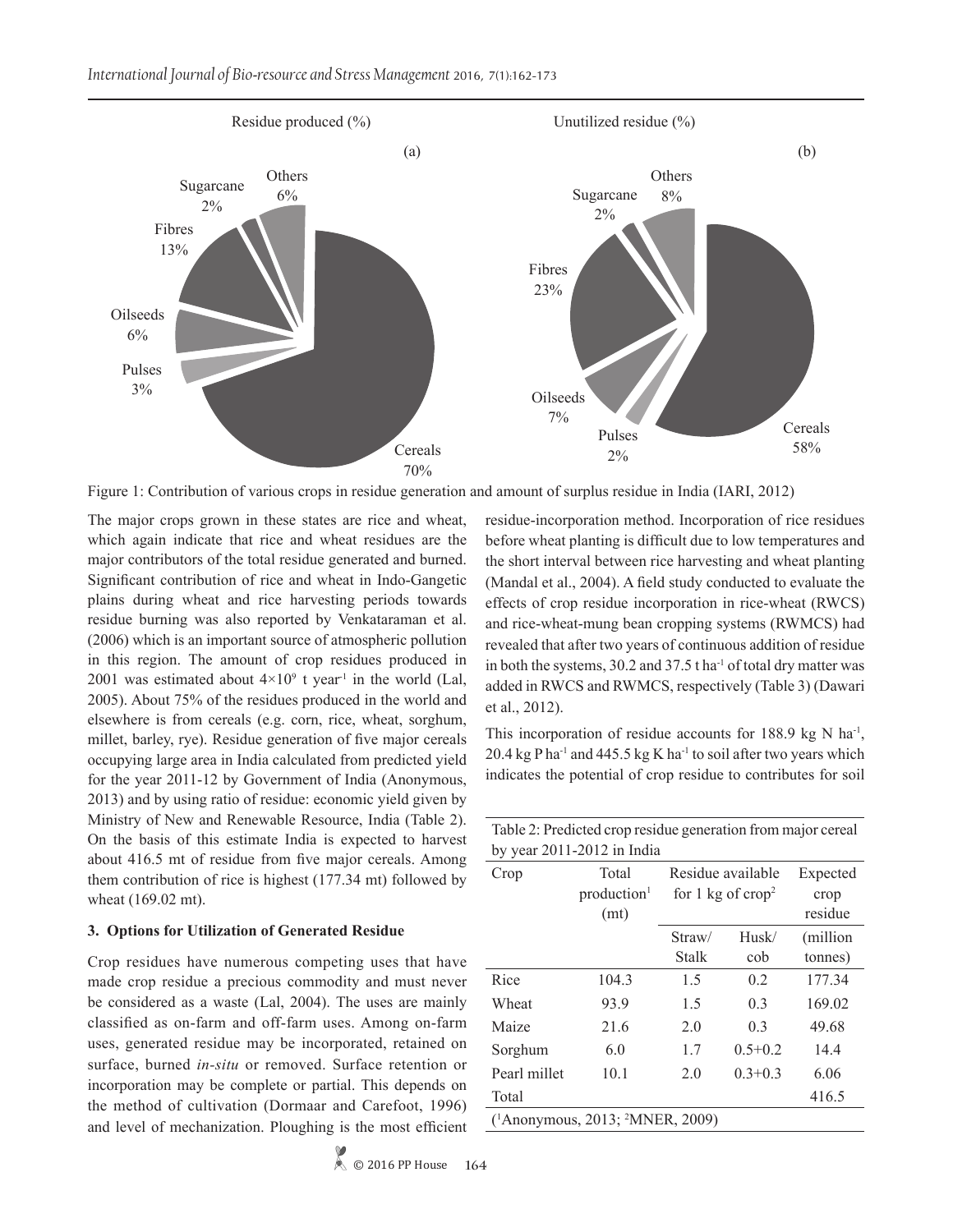fertility and ultimately to sustainability. This incorporation also saves expenditure on fertilizer and increases profitability. While discussing causes and implication of residue burning in rice-wheat cropping system Gupta et al. (2004) considered *in-situ* incorporation being the best option for residue management in RWCS and suggested need for further research for fast decomposition of residue. The major disadvantage of incorporation of cereal straw is the immobilization of inorganic N and its adverse effect due to N-deficiency (Mandal et al., 2004). Incorporation of rice straw into the soil after its harvesting leads slow down of decomposition and immobilisation of soil nitrate (Bacon, 1987), reduces the N

Table 3: Total dry matter, organic carbon (C), total Kjeldahl'snitrogen (N), total phosphorus (P), and total potassium (K) recycled through crop residue incorporation under different cropping systems during two years

| $(t ha-1)$<br>$(kg ha-1)$<br>sium<br>phorus<br>system<br>matter<br>$(t \, ha^{-1})$<br>$(kg ha-1)$<br>$(kg ha-1)$<br>2006-07<br>Rice-wheat<br>14.2<br>5.7<br>61.7<br>8.5<br>213.1<br>cropping<br>system<br>Rice-wheat-<br>7.1<br>12.4<br>17.8<br>114.9<br>228.7<br>mungbean<br>cropping<br>system<br>Mean<br>16.0<br>6.4<br>88.3<br>10.5<br>220.9<br>2007-08<br>Rice-wheat<br>16.0<br>6.5<br>72.9<br>216.6<br>5.9 |
|-------------------------------------------------------------------------------------------------------------------------------------------------------------------------------------------------------------------------------------------------------------------------------------------------------------------------------------------------------------------------------------------------------------------|
|                                                                                                                                                                                                                                                                                                                                                                                                                   |
|                                                                                                                                                                                                                                                                                                                                                                                                                   |
|                                                                                                                                                                                                                                                                                                                                                                                                                   |
|                                                                                                                                                                                                                                                                                                                                                                                                                   |
|                                                                                                                                                                                                                                                                                                                                                                                                                   |
|                                                                                                                                                                                                                                                                                                                                                                                                                   |
|                                                                                                                                                                                                                                                                                                                                                                                                                   |
|                                                                                                                                                                                                                                                                                                                                                                                                                   |
|                                                                                                                                                                                                                                                                                                                                                                                                                   |
|                                                                                                                                                                                                                                                                                                                                                                                                                   |
|                                                                                                                                                                                                                                                                                                                                                                                                                   |
|                                                                                                                                                                                                                                                                                                                                                                                                                   |
|                                                                                                                                                                                                                                                                                                                                                                                                                   |
| cropping                                                                                                                                                                                                                                                                                                                                                                                                          |
| system                                                                                                                                                                                                                                                                                                                                                                                                            |
| Rice-wheat-<br>19.7<br>8.0<br>128.2<br>14.0<br>233.0                                                                                                                                                                                                                                                                                                                                                              |
| mungbean                                                                                                                                                                                                                                                                                                                                                                                                          |
| cropping                                                                                                                                                                                                                                                                                                                                                                                                          |
| system                                                                                                                                                                                                                                                                                                                                                                                                            |
| 100.6<br>Mean<br>17.9<br>7.3<br>11.8<br>224.8                                                                                                                                                                                                                                                                                                                                                                     |
| Mean of                                                                                                                                                                                                                                                                                                                                                                                                           |
| two-years                                                                                                                                                                                                                                                                                                                                                                                                         |
| Rice-wheat<br>30.2<br>12.2<br>143.6<br>14.4<br>429.7                                                                                                                                                                                                                                                                                                                                                              |
| cropping                                                                                                                                                                                                                                                                                                                                                                                                          |
| system                                                                                                                                                                                                                                                                                                                                                                                                            |
| Rice-wheat-<br>243.1<br>37.5<br>15.1<br>26.4<br>461.7                                                                                                                                                                                                                                                                                                                                                             |
| mungbean                                                                                                                                                                                                                                                                                                                                                                                                          |
| cropping                                                                                                                                                                                                                                                                                                                                                                                                          |
| system                                                                                                                                                                                                                                                                                                                                                                                                            |
| Mean<br>33.9<br>13.7<br>188.9<br>20.4<br>445.7                                                                                                                                                                                                                                                                                                                                                                    |

uptake and yield of subsequent wheat crops by about 40% (Bacon, 1987; Sidhu and Beri, 1989).

Proper fertilizer management practices can reduce N immobilization due to incorporation of crop residues into the soil. These practices include appropriate method, time, and rate of fertilizer-N application: (i) placement of N fertilizer below the surface soil layer that is enriched with carbon after incorporation of crop residue, (ii) application of N fertilizer at a higher rate than the recommended rate, and (iii) application of N 15-20 kg ha<sup>-1</sup> as starter dose with straw incorporation increases yields of wheat and rice compared to either burning of straw or its incorporation in the soil (RWC-CIMMYT, 2003).

Besides incorporation, residue retention on the surface is another on-farm way for residue management. It came into force when concept of conservation agriculture started. Surface retention of residue is one of the important components among three components of conservation agriculture, viz., less disturbance to soil, surface retention of residue and crop rotation. Residue retention is also called as crop residue mulching (CRM) in zero tillage. Crop residue mulching can be defined as a technology whereby at the time of crop emergence at least 30% of the soil surface is covered by organic residue of the previous crop. CRM is distinguished from other mulching by its reliance on organic residue from previous crop (Erenstein, 1999). It is a dual-purpose technology that combines conservation and productivity effects. Its conservation potential hinges on the presence of the crop residues as mulch. This mulch provides a protective layer to the soil surface that is extremely effective in halting soil erosion and also amends the soil ecology. Its productivity potential is two-fold. First, the mulch tends to stabilise, and occasionally enhance crop yield. Second, it implies factor substitution and input use efficiency alterations (Erenstein, 2011).

Conservation effect of residue retention on soil reduces soil erosion due to its desirable impact on soil physical properties such as increasing infiltration and amount of water stable aggregate, decreasing bulk density (Reddy et al., 2002) and reducing runoff (Nalatwadmath et al., 2006). Potential of crop residue retention in declining erosion asymptotically to zero as cover increases (Erenstein, 2011) and almost elimination of soil erosion (Lal et al., 1990) was reported. The presence of crop residue mulch at the soil–atmosphere interface alters the entire soil ecology (Carsky et al., 1998). This is occurred through favourable effect of crop residue which provides a readily available source of food and creates a more favourable soil habitat (Carsky et al., 1998) which in turn favours the activity of soil biota. Influence of residue retention on crop yield is positive, negative or neutral depending on the factors of crop production which decide the contribution of retained

© 2016 PP House **165**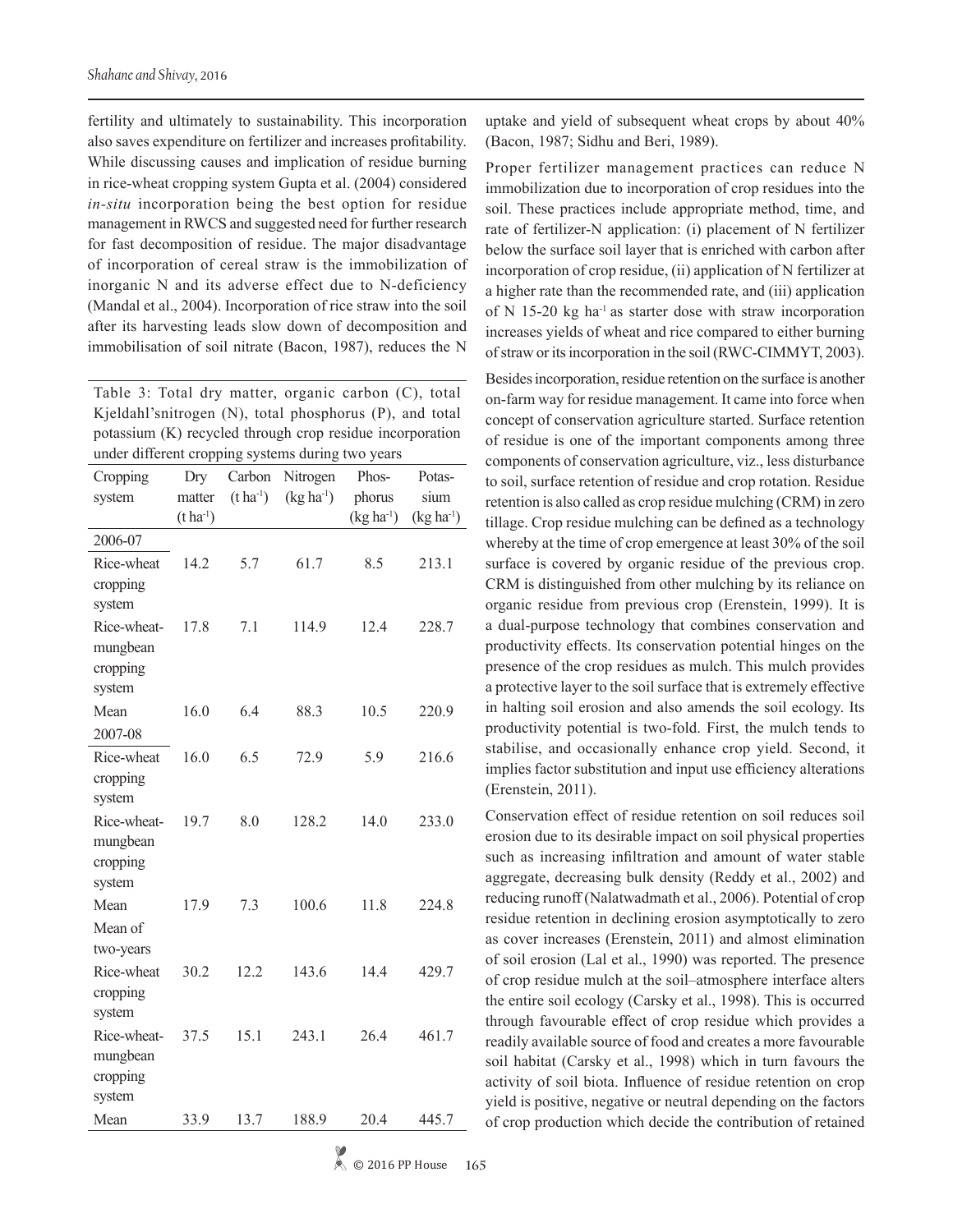#### residue towards crop yield.

Burning of residue is practised mainly in intensive cerealbased cropping system. The main reason for adoption of burning is less turn around period. Other reasons for burning includes land clearing, fertility enhancement, and weed/pest management; pasture management, hunting and personal wellbeing (Erenstein, 1999). Short-term increases in availability of some nutrients (e.g. P and K) reduce soil acidity and loss of other nutrients (e.g. N and S) and organic matter occurs due to residue burning (Akobundu, 1987). Loss of organic matter is one of the important threats to sustainability of intensive cereal-based cropping system such as rice-wheat cropping system (Timsina and Connor, 2001; Abrol et al., 2000) in India and its severity becomes more severe due to practice of residue burning.

In order to compare these three *in-situ* residue management practices i.e., incorporation, removal and burning for their capacity to influence soil physico-chemical properties, Bhat et al. (1991) conducted an experiment continuously for seven years and observed that after seven years organic carbon status of the soils was significantly increased when crop residues were incorporated compared to removal and burning. Similar was the trend for available and total forms of N, P and K in soil (Table 4). All properties studied found better in incorporation followed by removal and burning.

In another study, the effect of rice residue management on grain and straw yield of wheat and succeeding rice crop showed that wheat grain yield was the highest when the residue was burnt and least when the residue was incorporated: however, but not differed significantly during the first year of study. In the second year, wheat grain yield was significantly higher after rice residue incorporation than removal and burning. In succeeding rice crop, in both the study years, grain and straw yields was slightly higher in plots where rice residue

| Table 4: Effect of crop residue management for seven years in  |  |
|----------------------------------------------------------------|--|
| rice-wheat rotation on physico-chemical properties of the soil |  |

| Property                             | Residue      |         |               |  |
|--------------------------------------|--------------|---------|---------------|--|
|                                      | Incorporated | Removed | <b>Burned</b> |  |
| pH                                   | 7.7          | 7.6     | 7.6           |  |
| $EC$ (dSm <sup>-1</sup> )            | 0.18         | 0.13    | 0.13          |  |
| Organic C $(\% )$                    | 0.75         | 0.59    | 0.69          |  |
| Available N $(kg ha-1)$              | 154          | 139     | 143           |  |
| Available $P$ (kg ha <sup>-1</sup> ) | 45           | 38      | 32            |  |
| Available K $(kgha^{-1})$            | 85           | 56      | 77            |  |
| Total N $(kg ha^{-1})$               | 2,501        | 2,002   | 1,725         |  |
| Total $P$ (kg ha <sup>-1</sup> )     | 1,346        | 924     | 858           |  |
| Total K $(kg ha^{-1})$               | 40,480       | 34,540  | 38,280        |  |

was incorporated, although difference were not statistically significantly (Prasad et al., 1999).

Belling and removing of straw is the option selected when competitive uses are more economic than the *insitu* incorporation, retention or burning due to the fact that additional cost involved in belling and removal of straw. Though residue removed is used for variety of ways, it is mainly used for fodder and fuel purpose. Use of residue for composting is better substitution for *in-situ* retention of residue. This avoids the problems that arise due to retention such as immobilization of applied nitrogen. But again it involves cost and time to convert crop residue into compost. Residue use for energy generation is better than *in-situ* burning of crop residue. It also avoids problem of environmental pollution and gives energy for different uses. Residue can be used as bedding material for poultry birds, packing material for fruits and glass, etc. But to go for effective distribution of residue we need to have knowledge about which option generally farmers prefer.

#### **4. Criteria for Evaluating Residue Management Options**

In order to make and implement sound decision about the residue management it is necessary to scientifically understand the short and long term effects of different crop residue management practices and develop residue management technologies that provide agronomic benefits in a cost effective and environmentally acceptable manner. Singh et al. (2008) evaluated residue management options using criteria of productivity, profitability, environmental impact and sustainability of a cropping system. These criteria coincide with those used in approach of ecological intensification for intensive crop production system, which aims to satisfy the increasing demand for food, feed, fibre and fuel while meeting acceptable standards of environmental quality (Cassman, 1999; Witt, 2003).

#### *4.1. Productivity and profitability*

Productivity and profitability are the criteria directly related to farmers' decision making. Both criteria are the quantifiable indicators of short-term productivity. This includes grain yield, water and fertilizer-use efficiency and yield loss due to biotic stresses (disease, insect or weed pressure). Profitability indicator includes income from reduced input (such as labour, fertilizer, seed, machinery, irrigation water and pesticide). Residue management can differ in their effects on these indicators of productivity and profitability. So, in order to select appropriate option for residue management, residue associated changes for each indicator for different residue management practices need to be studied.

#### *4.2. Environmental impact and sustainability*

Environmental impact and sustainability are the criteria that are not typically important determinants for farmers in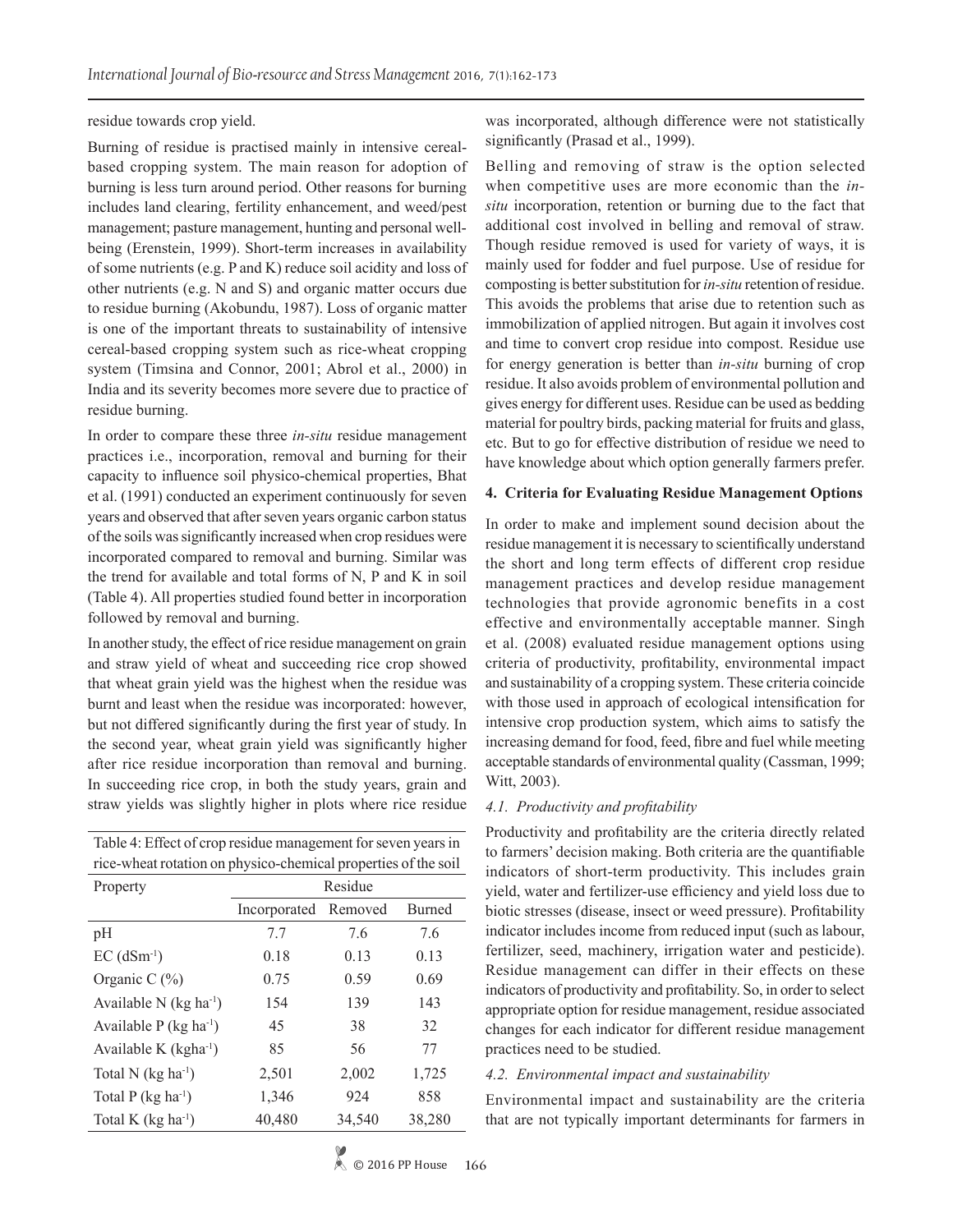their selection of a particular residue management option, but these criteria can be important for policy-making such as banning of open field burning of crop residues. The main short-term environmental impact associated with residue management includes changes in air quality and greenhouse gas emission. Sustainability refers to medium and long-term ability of a residue management option to maintain or increase productivity and profitability of a cropping system. Indicators include the trends through time in yield, input- use efficiency, soil parameters (such as nitrogen-supply capacity, organic matter and potassium, sulfur and bulk density) and profitability.

#### **5. Factors Affecting Residue Management Options**

The variety of factors affect the selection of crop residue management options, which includes: (i) Type of crop: Crops varies in their chemical composition of residue. The characteristics like C:N ratio, lignin: N ratio, polyphenol and lignin content, etc. are important factors in deciding residue management option. (ii) Mehod of harvesting: Chances of residue retention will be less in manual harvest as most of the straw is removed for other uses in manual harvesting. On the other hand, chances for retention or burning are more in combine harvested crops. (iii) Turn around period: It is the period between harvesting of one crop and sowing of next crop. Less turn around period is one of the important reasons for burning of crop residue in rice-wheat cropping system. Gupta et al. (2004) attributed that a major constraint in a rice-wheat cropping system is the available short time between rice harvesting (late October and early November) and sowing of wheat (November). Given this short time, farmers find it difficult to utilise the residue and hence mostly opt for burning. (iv) Level of mechanization: It plays important role in increasing area under residue retention. Development of machinery for seeding in residue retained land leads to increase area under conservation agriculture. Field demonstration of 9-row happy seeder (HS) was carried out in different districts of Punjab from 2006-07 to 2009-10 (Sidhu et al., 2011). Based on the results from the demonstration trials, it was concluded that development of machinery plays important role in increasing area under surface retention. (v) Effect on next crop: This factor is important from the farmers' perspective. Farmers generally go for those options which have short-term positive impact on productivity of next crop. (vi) Agro-climatic condition: Residues of cereal crops such as sorghum (*Sorghum bicolor* L.) and pearl millet (*Pennisetum glaucum* L.) grown in dry land (sub-tropical and semi-arid) are removed for fodder and very less in remained for surface retention due to more competitive uses of residue in these area mostly as fodder. (vii) Other enterprises: Other enterprises have competitive interaction for residue. Increase in cattle population competes for residue and

less in available for surface retention. Sometimes competitive interaction is beneficial as in case of *in-situ* burning and use of residue for energy generation. (viii) Awareness among farmers: Each option has both pros and cons. Information about these pros and cons to farmers plays important role in deciding management option for generated residues. Farmers are generally more aware about short-term impact; however they do not bother about long term impacts which have adverse effects on sustainability of farming system.

#### **6. Ecological Services of Residue Retention**

Retention of residue can be done differently such as either placed on surface or incorporated into soil. Placing residue on soil leads to heterogeneous distribution as it remains only on the surface while, incorporation leads to homogenous distribution (Singh et al., 2005). Heterogeneous distribution reduces the residue-soil contact as compared to a homogenous distribution. This distribution of residue has influence on the decomposition process.

The decomposition is affected by: (i) Crop residue: Size of residue has impact on the rate of decomposition. Smaller the size greater the rate, as smaller size increases area exposed for microbial activity and has better contact with soil particle. Since nitrogen content and C: N ratio influence decomposition. Legume residue decomposes faster than cereal residue. Lignin and poly-phenol decompose at slower rate and their content is higher in cereals which again reduce decomposition rate of cereals; (ii) Environmental Factors: Different environmental factors showed wide range of influence on rate of decomposition. Among them, temperature is important factor which creates difference in decomposition and ultimately carbon sequestration position in temperate and tropical regions. In temperate regions, rate of decomposition is less due to low temperature while it is high in tropical part of the world. As decomposition is faster in tropical part of the world there is higher potential for carbon sequestration. Temperature also affects decomposition rate indirectly through its influence on the growth and development of microbes, which carry out decomposition and affect physical and chemical factors responsible for decomposition. Soil water content is another edaphic factor affecting rate of decomposition. It affects microclimates which have strong influence on the microbial population and ultimately on rate of decomposition; (iii) Management Factors: Changes in decomposition process due to management factor are mainly related to changes in the tillage system. Variation in tillage creates variation in all physical, chemical and biological parameters of soil which ultimately affects the rate of decomposition.

There are numerous ecosystem services of residue retention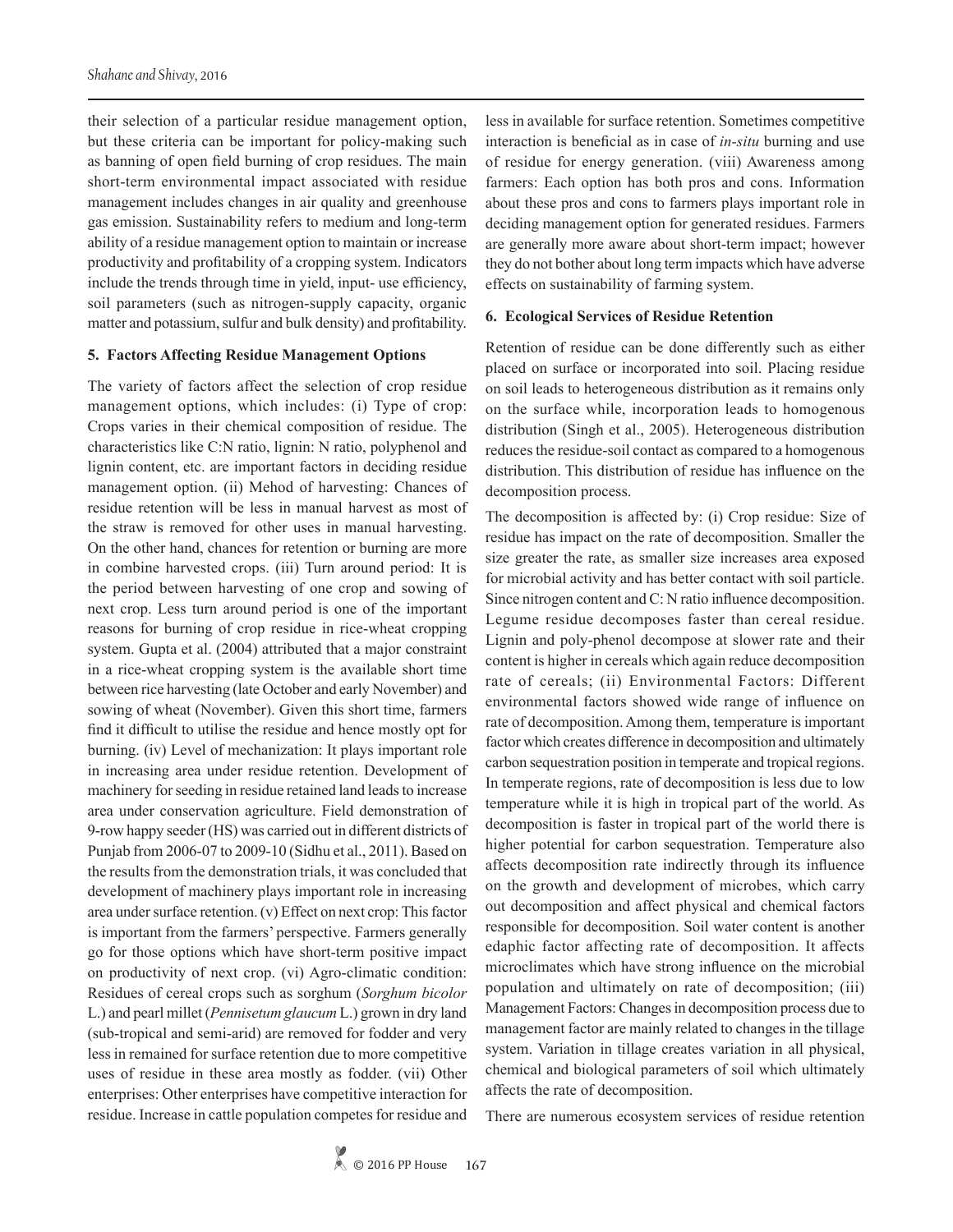on cropland, especially if maintained as surface mulch. Onsite, residues retention improves soil physical (e.g. structure, infiltration rate, plant available water capacity), chemical (e.g. nutrient cycling, cation-exchange capacity, soil reaction), and biological (e.g. soil organic carbon sequestration, microbial biomass carbon, activity and species diversity of soil biota) quality. Residue acts as mulchis effective against soil erosion and water losses by surface runoff and evaporation. Consequently, agronomic productivity and profitability are high with use of crop residues in conjunction with no-tillage in conservation agriculture. Raddy et al. (2002) studied the effect of crop residue and tillage operation on the physical properties of soil. They observed that application of wheat straw  $(5 \t{t} \text{ ha}^{-1})$  reduced the bulk density and increased infiltration rate significantly over control. A water stable aggregate were higher in same treatment but not significant over control. Nalatwadmath et al. (2006) conducted field experiment in sorghum+*Dolichos* intercropping system for four years in winter (*rabi)* season and they observed that treatment containing sorghum+*Dolichos* (cut at 45 DAS and incorporated) recorded lowest runoff and reduce the soil loss by 1,189 kg ha<sup>-1</sup> compared to control  $(4,940 \text{ kg ha}^{-1})$ . Positive effect of crop residue on physical properties like bulk density, porosity, water sorptivity and aggregation was also reported by Shaver (2010) after conducting experiment involving study of effect of crop residue on these properties after 12 years in dry land of eastern Colorado.

Improvement in soil physical properties and reduction in runoff and soil losses lead to favourable effect on moisture conservation. All these factors lead to increase in yield of crops especially seen in dry-land areas. Thakur et al. (2011) reported that wheat straw mulch  $\omega$  6 t ha<sup>-1</sup> resulted in significantly higher yield than no mulch in two years of study. Combined analysis of data regarding residue management from 31 experiments on effect of incorporating rice and upland crop residue on the yield of following rice crop revealed no significant trend of increasing yield due to residue incorporation. Residue of wheat incorporated into rice also did not have a residual effect on wheat crop that followed rice (Singh et al., 2008).

Among chemical properties, soil organic carbon is important factor which have strong influence on the all soil properties. Soil carbon content was strongly affected by the options of residue management such as incorporation, burning and removal. Prasad et al. (1999) reported increased carbon content (0.61%) due to straw incorporation compared with that of straw removal (0.53%) of wheat in succeeding rice crop. Dhiman et al. (2000) also showed that incorporation of rice straw in succeeding wheat crop increases soil carbon content (0.86%) compared to removal (0.51%). Addition of crop residue to soil is also an avenue for carbon sequestration. Jacinthe et al. (2002) observed that fertilization of wheat residues with N increased humification of biomass and enhanced the carbon sequestration rate of the soil in central Ohio, USA. Residue management also affects weed population.

Among off-site advantages, mulch farming through residues retention and a no tillage system improve quality of water and air through reduction in erosion (water and wind), non-point source pollution, sedimentation, and transport of pollutants into the water bodies and aquatic ecosystems. Further, reduction in frequency and intensity of floods causes minimal damages to infrastructure (e.g. highways, bridges, waterways) and tourism. Productivity of aquaculture and agricultural systems in the flood plains is improved because of less runoff of water, sediments and pollutants. Thus retention of residues promotes sustainable land use because of positive impacts on the environment and ecosystem services.

#### **7. Residue Burning and Removal**

Residue burning is generally practiced in intensive cerealbased cropping system such as in rice-wheat cropping system. Main reasons for burning of crop residue is less turn-around time which makes difficult to either remove or incorporate the residue. In this situation burning of crop residue is cheap and less time-consuming option which completely cleans the field for carrying out other operations. Retention of residue interferes with the sowing operation of the next crop. It sometimes also makes difficulty in the emergence of next crop. In order to avoid these problems, farmers go for burning. Other reason for burning includes immobilization of nitrogen due to wider C:N ratio of crop residue. An incorporation of cereal straws of wide C:N ratio immobilizes soil nitrogen and adversely affects the yield of the succeeding crop (Sidhu and Beri, 1989). This immobilization reflects in lower yield in residueretained plots compared to residue removed or burned plots if the nitrogen level in the field was low and less nitrogen added through fertilizer. There are varieties of adverse impact of residue burning. Due to burning of residue, heat from burning residues elevates soil temperature causing death of bacterial and fungal populations. However, the death is temporary as the microbes regenerate after few days. Repeated burning in the field, however, permanently diminishes the microbial population. Burning immediately increases the exchangeable  $NH_4^+$ -N and bicarbonate extractable P content but there is no build up of nutrients in the profile. Long-term burning reduces total N and C and potentially mineralized N in the 0-15 cm soil layer. Burning of residue causes large losses of nutrient such as N up to 80% (Raison, 1979), phosphorus 25%, potassium 21% (Ponnamperuma, 1984) and sulphur 4.6% (Lefroy et al., 1994). Burning of residues also elevates the environmental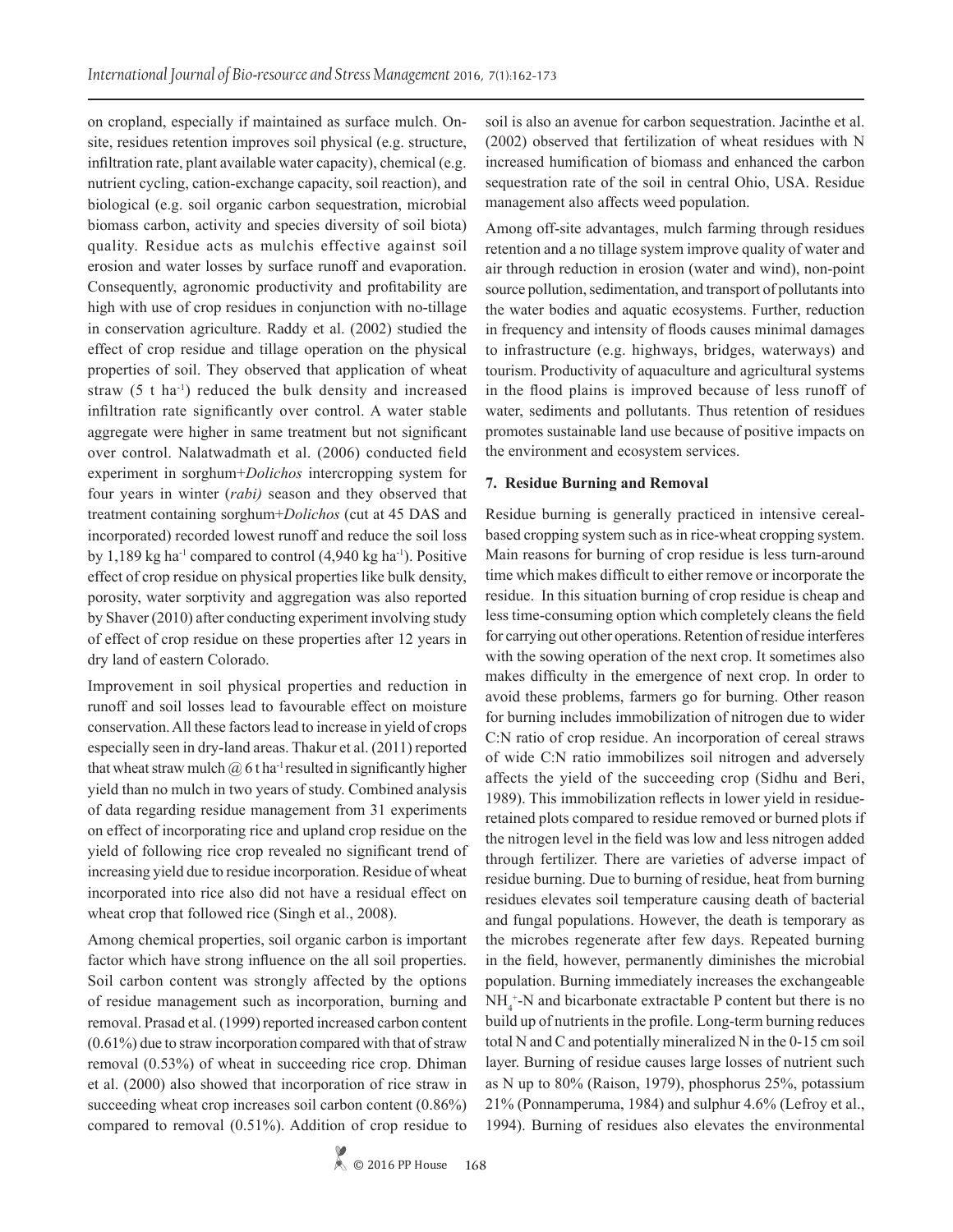problems such as emission of significant amount of greenhouse gases. For example, 70, 7 and 0.66% of C present in rice straw is emitted as  $CO_2$ , CO and CH<sub>4</sub>, respectively, while 2.09% of N in straw is emitted as  $N_2O$  upon burning (Pathak et al., 2011).

Burning of agricultural residues causes a significant source of chemically and radiatively important trace gases and aerosols such as  $CH_4$ , CO, N<sub>2</sub>O, NO<sub>x</sub> and other hydrocarbons to the atmosphere affecting the atmospheric composition. It also emits large amount of particulates that are composed of wide variety of organic and inorganic species. Besides other light hydrocarbons, volatile organic compounds (VOCs) and semivolatile organic compounds (SVOCs) including polycyclic aromatic hydrocarbons (PAHs) and polychlorinated biphenyls (PCBs) and  $SO_{x}$ , NO<sub>x</sub> are also emitted. These gases are important for their global impact and may lead to a regional increase in the levels of aerosols, acid deposition, increase in tropospheric ozone and depletion of the stratospheric ozone layer. Many of the pollutants found in large quantities in biomass smoke are known or suspected carcinogens and could be a major cause of concern leading to various air borne lung diseases. Emissions from the burning of fossil fuels and biomass have led to the creation of atmospheric brown clouds of black carbon and aerosols in various parts of the world (Auffhammer et al., 2006); Long et al. (1998) studied the health consequences from burning of agricultural residue. They surveyed 428 participants with underlying respiratory disorders and exposure to pollution from burning of agricultural residues. They found that people with underlying respiratory disorders were susceptible to the air pollution caused by burning of agricultural residue. Singh et al. (2008) summarized the work of four studies conducted to find out the effect of residue management on emission of greenhouse gases ( $\text{CH}_4$  and  $\text{N}_2\text{O}$ ). They studied different factors affecting residue management and their impact on the emission of methane and nitrous oxide and concluded that, removal of residue and minimum flooding is best practice to reduce methane emission, while continuous flooding is best to reduce nitrous oxide emission from rice field.

Agronomists and soil scientists, in view of numerous ecosystem services of residues retention, argue that there is no such thing as free bio-fuels from crop residues (Lal, 2007; Lal and Pimental, 2007). There are numerous direct and indirect adverse impacts of residue removal on ecosystem services, including depletion of the soil organic carbon pool. Important among direct impacts of residue removal are low input of biomass C, reduction in nutrient cycling, decrease in food/ energy source and habitat for soil biota along with decline in soil quality. There are also numerous indirect impacts of residue removal. Notable among these are: increase in risks of soil erosion and runoff because of decrease in aggregation and increase in soil susceptibility to crusting and compaction. The loss of water and nutrients from the ecosystems also decreases crop growth and yield and reduces agronomic productivity. Mann et al. (2002) argued that more research is needed on several topics to determine potential long-term effects of residue harvest, including (i) erosion and water quality, especially pesticides and nitrates, (ii) rates of transformation of different forms of soil organic carbon, (iii) effects on soil biota, and (iv) soil organic carbon dynamics in subsoil. The innovations such as resources conservation technologies in residue management avoid straw burning, improve soil organic carbon, enhance input-use efficiency and have potential to reduce greenhouse gases (GHG) emission (Pathak et al., 2011).

#### **8. Residue: an Energy Source**

The use of crop residue as a source of energy is of interest worldwide because of its environmental advantages. It has two other main advantages: firstly it is a renewable and secondly it can be used without essential damage to the environment (Nendel et al., 1998). As residue contains high amount of carbon, it assimilates a large amount of solar energy. Energy equivalent of crop residues is estimated at about  $18.6 \times 10^9$  $J t<sup>-1</sup>$  dry biomass (Weisz, 2004). It is because of its highenergy value, the crop residues as bio-fuels are considered an alternative to fossil fuel (Somerville, 2006). There are some examples in India regarding residue is used for energy generation on large scale. Kalpataru Power Transmission Limited (KPTL), a leading global engineering, procurement and construction player in power sector, is successfully generating energy from crop residues in Ganga nagar and Tonk districts of the Indian state of Rajasthan for the past several years. At Tonk, the plant utilizes 80,000 t of biomass annually, mostly from mustard crop, and generates 1.5 lakh k Wh energy day-1 (IARI, 2012).

There are varieties of options available for conversation of crop residue into useful energy products. These include the conversion of ligno-cellulosic biomass into bio-based alcohol production. This can be either blended with gasoline as a fuel extender and octane-enhancing agent, or used as a neat fuel in internal combustion engines. Thermo-chemical conversation of crop residue can be done by various ways. Pyrolysis is one among them. It may be fast or slow pyrolysis. Fast pyrolysis requires temperature of biomass to be raised to 400-500 °C within a few seconds, resulting in a remarkable change in the thermal disintegration process. About 75% of dry weight of biomass is converted into condensable vapours. If the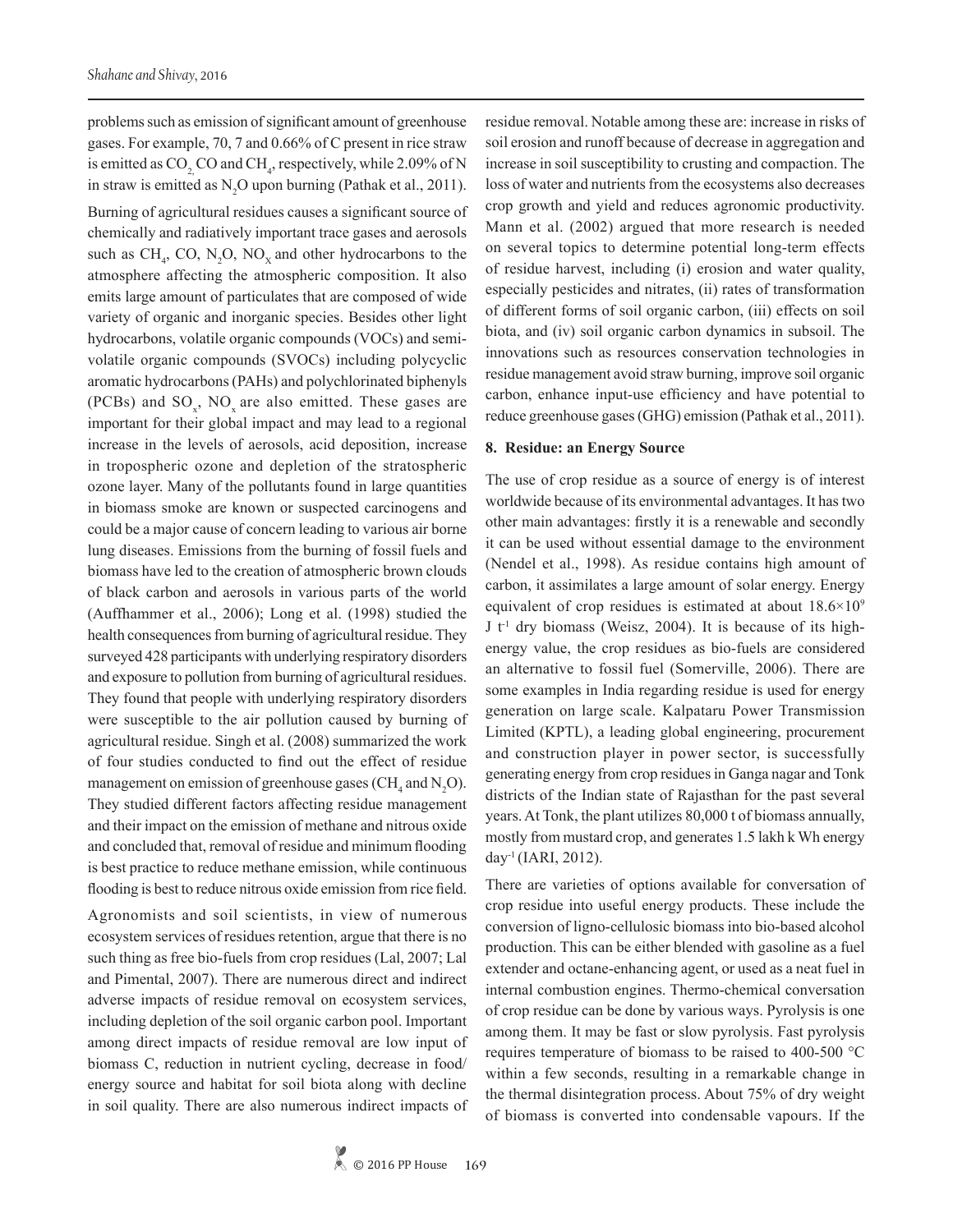condensate is cooled quickly within a couple of seconds, it yields a dark brown viscous liquid commonly called bio-oil. The calorific value of bio-oil is  $16-20$  MJ kg<sup>-1</sup>. Slow pyrolysis on other hand leads to form bio-char. Bio-char is a high carbon material produced through slow pyrolysis (heating in the absence of oxygen) of biomass. It is a fine-grained charcoal and can potentially play a major role in the long-term storage of carbon in soil.

Other process is gasification which leads formation of gas due to partial combustion of crop residues. The main problem in biomass gasification for power generation is the purification of gas for removal of impurities. The crop residues can be used in the gasifiers for 'producer gas' generation. Biomethanation is a well known process which leads to formation of bio-gas. Methane  $(CH_4)$  and carbon-dioxide  $(CO_2)$  are the major gases in biogas. It is a non-destructive way to extract high quality fuel gas and produce manure to be recycled in soil. Crop residue can also be used for generation of heat through the process of combustion. Crop residue also plays an important role in efficient utilization of energy in crop production which leads to energy efficient farming system (Lal, 1995, 2009). Addition of crop residue adds some amount of nutrient, suppresses the weed population and reduces tillage. This leads to saving energy on fertilizer, herbicide and fuel for tillage. All these contribute directly to energy saving. On the other hand, increase in production and income stability has indirect contribution to energy saving. At the same time, both direct and indirect ways are environmentally compatible ways for energy saving.

## **9. Residue Management for Dryland Agriculture**

The paradox situation in crop residue management exists in Indian condition. On one hand, we are talking about air pollution due to residue burning over large area and on other hand, we are facing scarcity of fodder as the residue available is not sufficient to meet fodder requirement of milking and drought animals in dry land agriculture. In dry land area, there are varieties of competitive uses of crop residue which leads to no or very less surplus residue to keep on land. Due to this reason some states have higher residue-generation with less amount of burned residue. This competitive uses of crop residue make it economic product and sell in market like main crop produce.

In these areas water content of soil is the deciding factor for decomposition of crop residue. Residue retention was effectively practiced in intercropping system where one component crop matures earlier than other. Mid-season drought during growing season is one of the main causes for low yield of rain-fed sorghum. Moisture conservation in soil and reduction in soil erosion can be achieved by use of crop residue as mulch (Thakur et al., 2011). This increased moisture-storage capacity of soil and prolong the duration of moisture available for sowing winter (*rabi)* season crop under dry-land condition. Adverse effect of extreme event of rainfall can be minimized due to residue retention.

### **10. Impact of Residue Management on Environment**

Amount of crop residue added to the soil some of that during mineralization converted into CO<sub>2</sub> and emitted into atmosphere. Decomposition of residue also leads methane  $\text{CH}_4$ ) formation when it decomposed under anaerobic condition and diffused into atmosphere. Remaining part is stored in micro-aggregation and organo-mineral complexes. Carbon storage in deep horizons is not readily mineralized and leads to less emission and less risk of erosion (Lal, 1995). This increased carbon content in soil has positive impact on biomass production which again increases carbon addition in soil.

# **11. Residue Management: Research, Development and Policy Needs**

For effective utilization and appropriate distribution of crop residue among various options of residue management there is need to priorities some research, development and policy needs. Some of the research (Singh et al., 2005; Prasad and Power, 1991), and policy and development needs (MNRE, 2009; IARI, 2012) are given below:

#### *11.1. Research needs*

- Evolution of crops in terms of residue production, decomposition and nutrient retention.
- Characterization of crop residues for their chemical composition that help to prepare a database of residue quality.
- Information needs to be collected on the effect of management on decomposition, nutrient release rates and production of phototoxic compounds from crop residue.
- There is need to indentify some robust plant indices that provides improved prediction of nutrient release and soil organic matter formation.
- Estimate of relative cost of different options must be developed.
- Study the effect of crop-residue management practices on secondary and micronutrients of soil and their availability to crop.
- To develop suitable computer simulations to predict the effects of number of factors on soil properties and finally on crop growth and yield.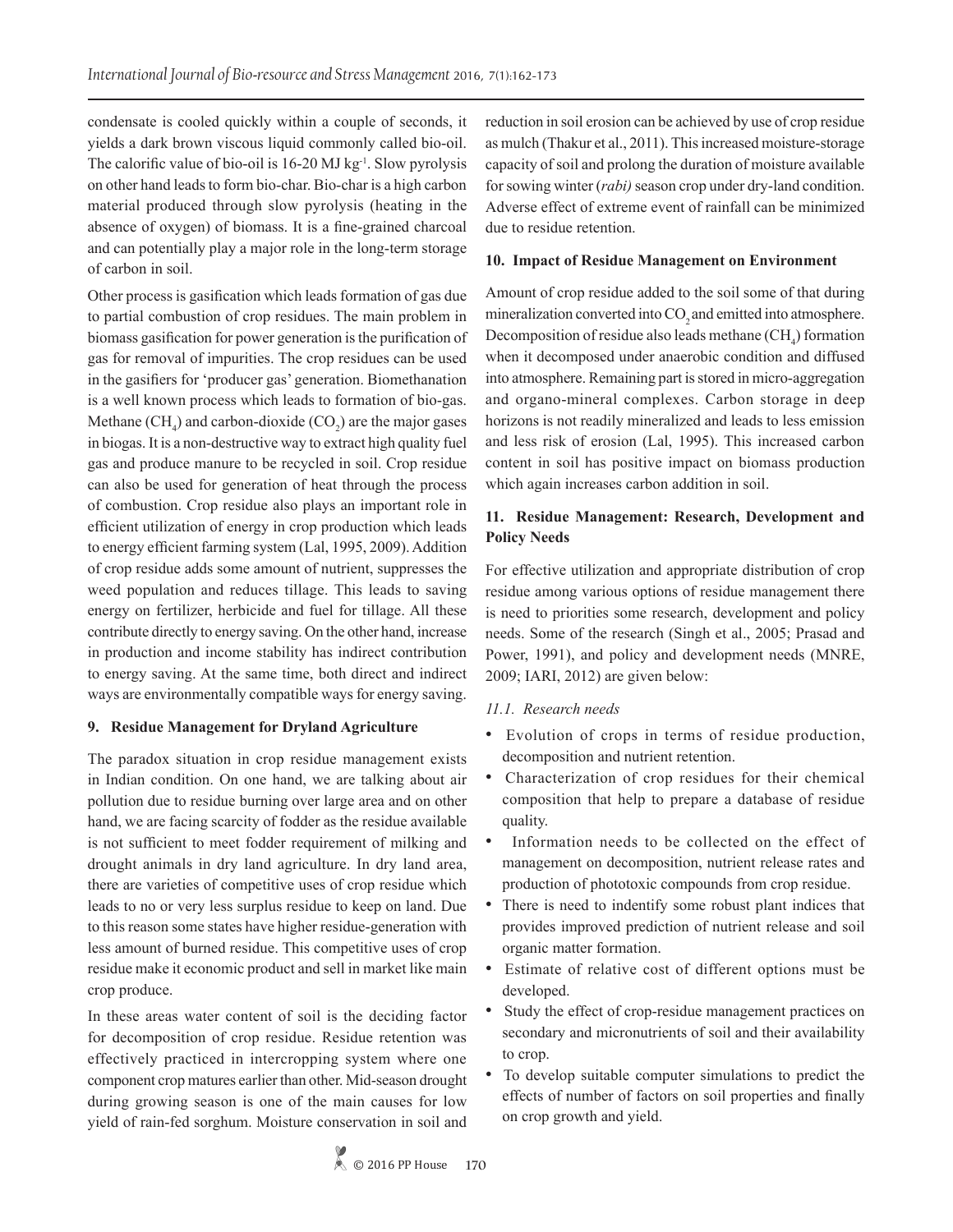• Quantification and putting a price tag on non-monitory benefits from residue to ecosystem is needed.

## *11.2. Policy and development needs*

- Developing and implementing appropriate legislation on prevention and monitoring of on-farm residue burning.
- Supplying machineries on subsidized rates and providing soft loans for purchase of implements.
- Introduction of carbon credit schemes to benefit the farmers.
- Establishing self-help group and encouraging unemployed youths to take up custom-hiring of conservation agricultural machineries as a profession.
- Familiarizing different residue-management technologies for awareness generation among farmer.

## **12. Model Plan For Managing Residue**

As the generation, demand, quality, feasibility and economics of crop residue management vary from region to region, a region-specific and need-based crop residues management plan should be laid. Scientist at IARI (2012) prepared a model plan (Table 5) which may be used as a guideline for managing crop residues at local and regional scales.

# **13. Conclusion**

From the foregoing discussion it can be concluded that cereal residue has a potential to emerge as a one of important sources of nutrient owing to availability in huge amount. It also plays important role in improving soil physical, chemical and biological properties over long-run and thereby sustaining production system and eco-services. Use of surplus residue for energy generation instead of on-farm burning is a better option to cope up with increased air pollution due to residue burning. Balanced distribution and efficient utilization of cereal residues are compelled us to say 'cereal residues are not waste until we waste it!'

# **14. References**

- Abrol, I.P., Bronson, K.F., Duxbury, J.M., Gupta, R.K., 2000. Analysis of long-term soil fertility experiments in ricewheat cropping systems. Rice-Wheat Consortium Paper Series 6. RWC and CIMMYT, New Delhi, India.
- Akobundu, I.O., 1987. Weed Science in the Tropics: Principles and Practices. Wiley, Chichester.
- Anonymous. 2013. Statistical appendix, Economic survey of India. http://indiabudget.nic.in/survey.asp.

| Table 5: Model plan for managing the crop residue |                                                     |            |                                                                   |  |
|---------------------------------------------------|-----------------------------------------------------|------------|-------------------------------------------------------------------|--|
| Sl.                                               | Query                                               | Response   | Crop residue management options                                   |  |
| no.                                               |                                                     |            |                                                                   |  |
| $\mathbf{1}$ .                                    | Can crop residues be used for conservation agricul- | Yes        | • Retain it on soil surface                                       |  |
|                                                   | ture?                                               |            | • Use drill (Happy seeder) for sowing with residues               |  |
|                                                   | (If answer is 'No', than move to the next query)    |            | • Follow conservation agriculture for maximum<br>numbers of crops |  |
| 2.                                                | Can it be used as a fodder?                         | <b>Yes</b> | • Leave the stubble on the field                                  |  |
|                                                   |                                                     |            | • Use manure in same field                                        |  |
| 3.                                                | Can it be used for biogas generation?               | <b>Yes</b> | • Leave the stubble on the field                                  |  |
|                                                   |                                                     |            | • Use slurry in field                                             |  |
| 4.                                                | Can it be used for composting?                      | <b>Yes</b> | • Leave the stubble on the field                                  |  |
|                                                   |                                                     |            | • Use compost in same field                                       |  |
|                                                   |                                                     |            | • Adopt modern composting technique                               |  |
| 5.                                                | Can crop residues be used for bio-fuel generation?  | Yes        | • Leave the stubble on the field                                  |  |
|                                                   |                                                     |            | • Install bio-fuel plant                                          |  |
|                                                   |                                                     |            | • Use liquid slurry in field                                      |  |
| 6.                                                | Can it be used for electricity generation?          | Yes        | • Use ash in conservation agriculture                             |  |
|                                                   |                                                     |            | • Leave the stubble on the field                                  |  |
| 7.                                                | Can it be used for gasification?                    | Yes        | • Leave the stubble on the field                                  |  |
|                                                   |                                                     |            | • Use ash in field                                                |  |
| 8.                                                | Can it be used for gasification or bio-char making? | Yes        | • Use bio-char in same field                                      |  |
|                                                   |                                                     |            | • Leave the stubble on the field                                  |  |
|                                                   |                                                     |            | • Use ash in same field.                                          |  |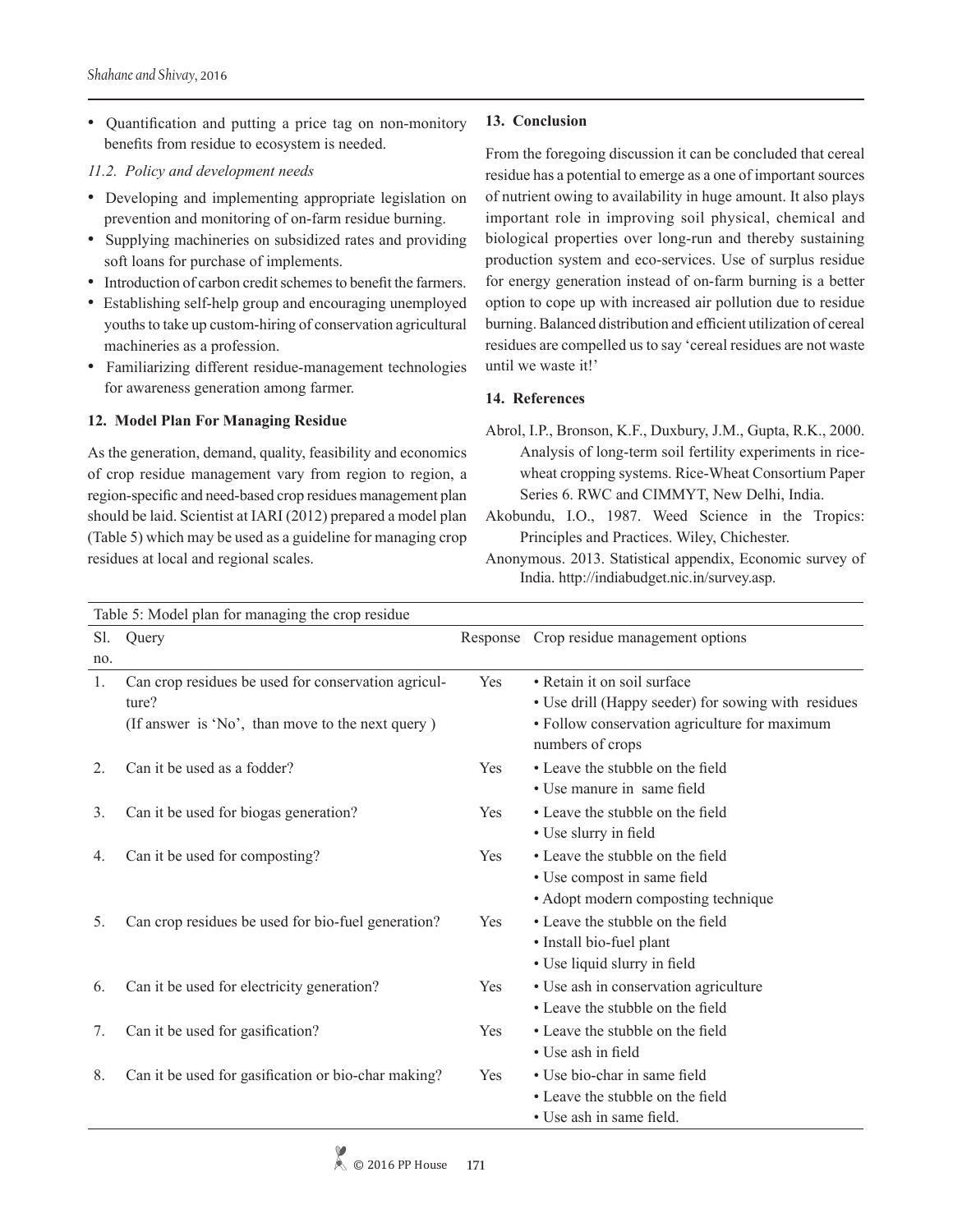- Auffhammer, M., Ramanathan, V., Vincent, J. 2006. Integrated model shows that atmospheric brown clouds and greenhouse gases have reduced rice harvests in India. Proceedings of the National Academy of Sciences 103(52), 19668-19672.
- Bacon, P.E., 1987. Effect of nitrogen fertilization and rice stubble management techniques on soil moisture content, soil nitrogen status, and nitrogen uptake by wheat. Field Crops Research 17, 75-90.
- Beri, V., Sidhu, B.S., Bahl, G.S., 2002. Crop residue management. In: Recent Advances in Agronomy, Indian Society of Agronomy, Indian Agricultural Research Institute, New Delhi, India.
- Bhat, A.K., Beri, V., Sidhu, B.S., 1991. Effect of long-term recycling of crop residues on soil productivity. Journal of the Indian Society of Soil Science 39, 380-382.
- Carsky, J.R., Hayashi, Y., Tian, G., 1998. Benefits of mulching in the sub-humid savannah zone: research needs and technology targeting. Draft Resource and Crop Management Research Monograph. IITA, Ibadan, Nigeria.
- Cassman, K.G., 1999. Ecological intensification of cereal production system: yield, potential, soil quality and precision agriculture. In: Academy of Sciences Colloquium; "Plant and population: Is there time?" Proceedings of the National Academy of Agricultural Sciences, USA 96(11), 5952-5959.
- Davari, M.R., Sharma, S.N., Mirzakhani, M., 2012. Effect of cropping systems and crop residue incorporation on production and properties of soil in an organic agro ecosystem. Biological Agriculture and Horticulture: International Journal of Sustainable Production Systems 28(3), 206-222.
- Dhiman, S.D., Nandal, D.P., Om, H., 2000. Productivity of rice-wheat cropping system as affected by its residue management and fertility levels. Indian Journal of Agronomy 45(1), 1-5.
- Dormaar, J.F., Carefoot, J.M., 1996. Implications of crop residue management and conservation tillage on soil organic matter. Canadian Journal of Plant Science 76, 627-634.
- Erenstein, O., 1999. Conservation farming and small-scale farmers: lessons and opportunities for mulching with crop residues and cover crops. Consultancy Report Rural Development Department of World Bank, Washington, DC.
- Erenstein, O., 2002. Crop residue mulching in tropical and semi-tropical countries: An evaluation of residue availability and other technological implications. Soil and Tillage Research 67, 115-133.
- Erenstein, O., 2011. Cropping system and crop residue management in the Trans-Gangetic Plains: Issues and

challenges for conservation agriculture from village surveys. Agricultural Systems 104, 54-62.

- Gupta, P.K., Sahai, S., Singh, N., Dixit, C.K., Singh, P.D., Sharma, C., Tiwari, M.K., Gupta, R.K., Garg, S.C., 2004. Residue burning in rice–wheat cropping system: Causes and implications. Current Science 87(12), 1713-1717.
- IARI. 2012. Crop residue management with conservation agriculture: Potential, constraints and policy needs. Indian agricultural research institute, New Delhi, India,1-3.
- Jacinthe, P.A., Lal, R., Kimble, J.M., 2002. Effects of wheat residue fertilization on accumulation and biochemical attributes of organic carbon in a central Ohio Luvisol. Soil Science 167, 750-758.
- Lal, R., 2009. Crop residues and soil carbon. http://www.fao. org/ carbonmeeting/ 3full papers by consultationspeakers/ paperlal.pdf.
- Lal, R., 1995. The role of residue management in sustainable agriculture. Journal of Sustainable Agriculture 5(4), 51- 78.
- Lal, R., 2004. Is crop residue a waste? Journal of Soil and Water Conservation 59, 136-139.
- Lal, R., 2005. World crop residues production and implication of its use as a biofuel. Environment International 31, 575- 586.
- Lal, R., 2007. There is no such thing as a free biofuel from crop residues. CSA News 52(5), 12-13.
- Lal, R., 2008. Crop residues as soil amendments and feedstock for bioethanol production. Waste Management 28, 747- 758.
- Lal, R., Eckert, D.J., Fausey, N.R., Edwards, W.M., 1990. Conservation tillage in sustainable agriculture. In: Sustainable Agricultural Systems, Edwards, C.A., Lal, R., Madden, P., Miller, R.H., House, G. (Eds), Soil and Water Conservation Society, Iowa, 203–225.
- Lal, R., Kimble, J.M., 2002. Conservation tillage: Prospects for the future. In: Proceedings of the International Conference on Managing Natural Resources for Sustainable Agricultural Production in the  $21<sup>st</sup>$  Century (Invited Papers), 14-18 February, 116-125.
- Lal, R., Pimentel, D. 2007. Biofuels from crop residues. Soil and Tillage Research 93, 237-238.
- Lefroy, R.D.B., Chaitep, W., Blair, G.J., 1994. Release of sulphur from rice residue under flooded and non-flooded soil conditions. Australian Journal of Agricultural Research 45, 657-667.
- Long, W., Tate, R., Neuman, M., Manfreda, J., Becker, A., Anthonisen, N., 1998. Respiratory symptoms in a susceptible population due to burning of agricultural residue. Chest 113(2), 351-357.
- Mandal, K.G., Misra, A.K., Hati, K.M., Bandyopadhyay, K.K., Ghosh, P.K., Mohanty, M., 2004. Rice residuemanagement options and effects on soil properties and